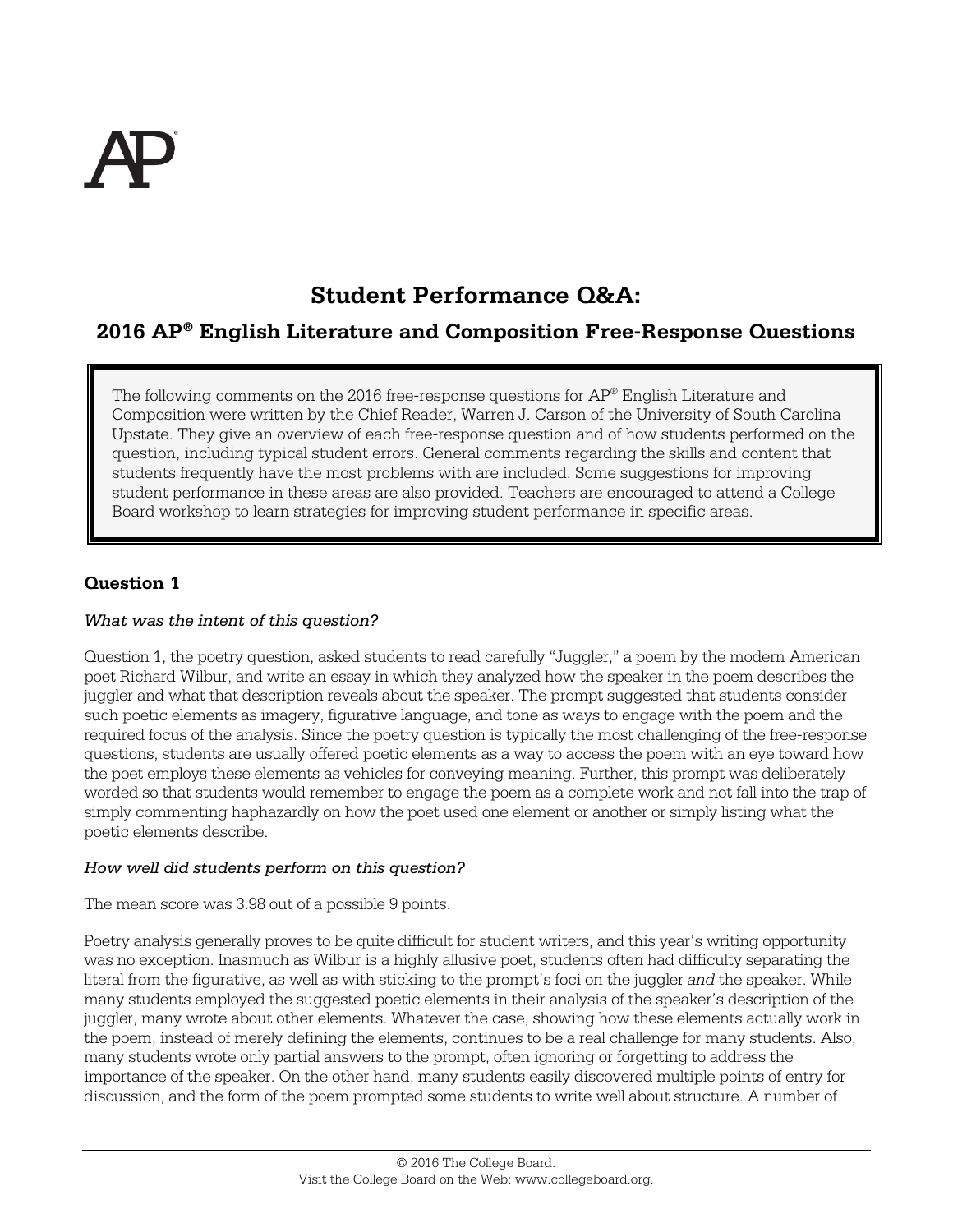students also dealt successfully with tonal shift in the poem. The best essays engaged fully all of the dimensions of the prompt and in mature, often fluid prose, provided astute analyses of Wilbur's poem.

## *What were common student errors or omissions?*

Students often demonstrate lack of skill with poetry analysis. Even when they can define poetic terms or elements, they struggle mightily with applying them in context. Many essays on "Juggler" revealed little more than the barest form of explication, mostly a retelling of the plot with a listing of various poetic devices with little commentary. Further, there frequently was an absence of a sustained argument and an over reliance on paraphrase as opposed to analysis. Many essays dealt only partially with the prompt, and many others did not treat the full text of the poem in the analysis. Still another frequent weakness in the essays was that words or ideas were often taken out of context — in the case of "Juggler," the words "heaven" and "lightheartedness" — and forced to fit into some other preconceived idea. A final observation regarding weaknesses is that while writers liberally quoted lines from the poem, in too many cases the quotations did not fit the arguments, nor did they illustrate much in support of the argument at all.

#### *Based on your experience of student responses at the AP® Reading, what message would you like to send to teachers that might help them to improve the performance of their students on the exam?*

- Instruct students not just in terminology and meaning but also in applying the terminology in analysis.
- Instruct students in precise reading how to move beyond the superficial first-level meaning of a poem.
- Have students write more, from constructing thesis statements, to sentence combining, to more formal composition; in short, more writing of almost any variety would be helpful.

## **Question 2**

## *What was the intent of this question?*

Students were asked to read carefully a passage from Thomas Hardy's 19th-century novel *The Mayor of Casterbridge* and then write an essay in which they used literary elements such as tone, word choice, and selection of detail to analyze Hardy's portrayal of the complex relationship between the two characters, the Mayor and his daughter. Students were thus directed to consider complexity in a relationship that is foregrounded in a complex text. The rich passage provided students with ample material to address the prompt from any number of points of departure. Given the passage's complexity, and the added complexity that comes along with engaging with fiction written in  $19<sup>th</sup>$ -century English prose, students were offered several ways to consider how the author employed literary elements to portray the relationship between Michael Henchard and Elizabeth-Jane.

## *How well did students perform on this question?*

The mean score was 4.34 out of a possible 9 points.

Student writers often feel more comfortable and confident when writing prose analysis, even about a complex 19th-century English novel like Hardy's *The Mayor of Casterbridge*. Because students are often instructed in the essentials of character analysis, students engaged well with this year's prompt and many wrote considerably longer essays than we usually see on the prose question. Students seemed to find the passage accessible, and they found ample material in the passage to engage with in their essays, including a compelling plot, conflict, descriptions, dialogue, and context clues. In addition, the passage offered various points of entry so that even less-skilled writers could engage with it. Mere plot summary, common in some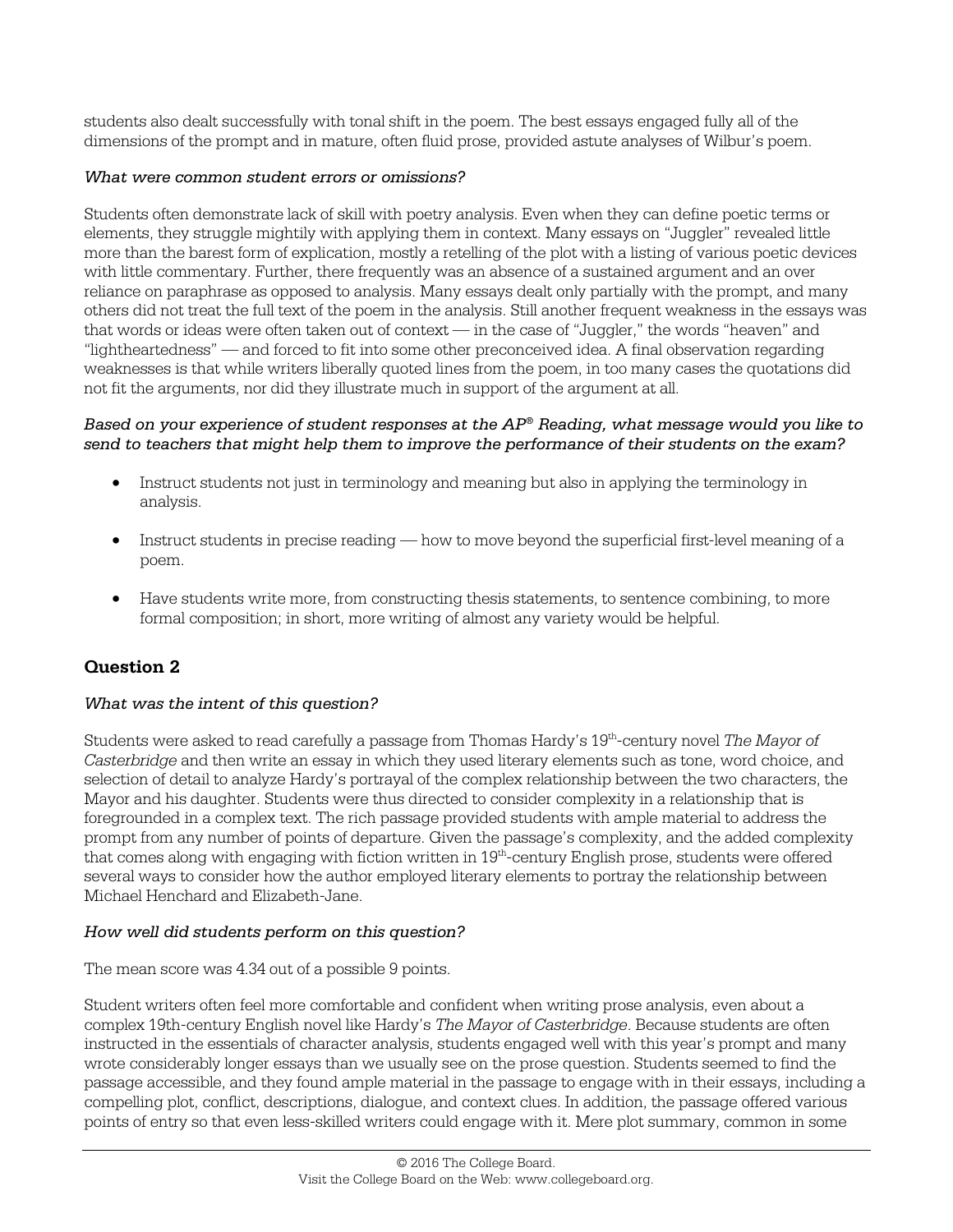years, was rare with this passage, and even lower-half essays contained moments of analysis. Moreover, there were many writers who not only addressed directly the relationship between the two characters, but did so in writing that was clear, detailed, and often elegant.

## *What were common student errors or omissions?*

One shortcoming of these essays was that many focused solely on a description of the characters rather than on an analysis of the relationship between the two. Also, although students could often define literary elements such as tone, word choice, and selection of detail in isolation, they demonstrated much difficulty in showing how such elements actually function in the text. Too many students literally followed the direction to pay "particular attention" to tone, word choice, and selection of detail and tried to attend to each instead of focusing on one or two for more in-depth analysis. The result was often a generic, superficial essay. Also, while many students had no trouble understanding the events of the long passage, the material from the passage used in the essays was actually fairly narrow. In other words, many writers did not use many of the rich details available; indeed, the passage offered more nuanced details than many students utilized. Another omission regards tone, which many students struggled to understand. There were abundant descriptions of tone, many off base, and many students simply stopped after naming the tone, rather than discussing why the tone was important or how it contributed to the complex relationship between the two characters.

## *Based on your experience of student responses at the AP® Reading, what message would you like to send to teachers that might help them to improve the performance of their students on the exam?*

- Help students understand HOW to analyze by asking questions of the passage.
- Help students understand "complex" and complexity, as students are often so quick to "answer" the prompt that they oversimplify the passage and miss the complexity.
- Encourage students to consider the passage in its entirety and to draw support from throughout the passage as they develop their arguments.

## **Question 3**

## *What was the intent of this question?*

For Question 3, the "Open" question, students were asked to choose a novel or play in which a character deliberately deceives others and then write an essay in which they analyze the motives for the character's deception and how the deception contributes to the meaning of the work as a whole. This year's prompt, like many previous "Open" question prompts, was deliberately worded so that students are challenged to focus first on analyzing a specific element or dimension of a novel or play, in this case a character's deception and the motives for it, and then on broadening or expanding the analysis to address how the specific element informs or impacts the work as a whole. Because students have the ability to choose the text they will analyze for this question, many of these essays are far stronger than either of the more focused essays on poetry or prose analysis. A hallmark of the "Open" question continues to be the broad and impressive range of texts that students are able to base their analysis on.

## *How well did students perform on this question?*

The mean score was 4.33 out of a possible 9 points.

Many students wrote exceedingly well in response to the prompt. Whereas the prompt encouraged students to move from identifying deception in a novel or play to analyzing the motivation for the deception, students more often quickly stated the deception but then spent more time discussing the consequences of the effect of that deception rather than the motivation. On the other hand, many students wrote about self-deception,